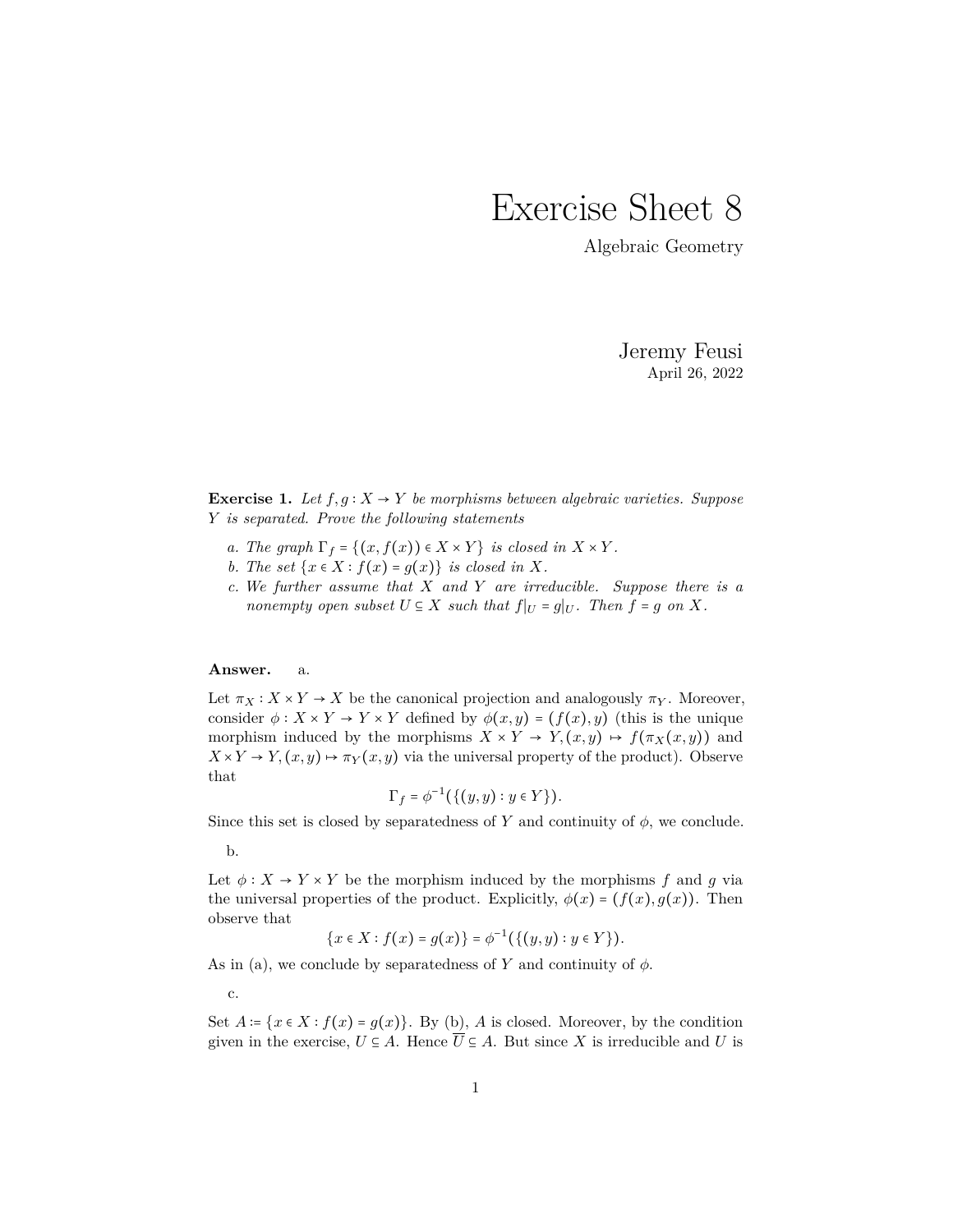a non-empty open set, *U* is dense and it follows that  $A = X$  showing that  $f = g$ on  $X.$   $\square$ 

**Exercise 2.** *An algebraic variety X is called rational if it is birationally equivalent to*  $\mathbb{P}^n$  *for some n.* 

- a. Show that any conic in  $\mathbb{P}^2$  is rational.
- *b. Show that the cuspidal cubic*  $Z(Y^2 X^3) \subseteq \mathbb{A}^2$  *is rational.*

## **Answer.** a.

Let  $C \subseteq \mathbb{P}^2$  be a conic. That is to say,  $C = Z_+(f)$  where  $f \in k[x, y, z]$  is an irreducible homogeneous polynomial of degree 2. Let  $U \subseteq \mathbb{P}^2$  be an affine open subset  $U = D_+(x_k)$  of  $\mathbb{P}^2$  such that  $C \cap U \neq \emptyset$ . Then  $C \cap U$  is a dense open subset of *C* and it suffices to show that  $C \cap U$  is rational. Pulling back  $f$ , we must hence show that any conic in  $\mathbb{A}^2$  is rational. From the lecture, we know that up to isomorphism, there are exactly two such *f*:

- $f_1 = X^2 Y$
- $f_2 = XY 1$ .

For  $f_1$ , consider  $\phi: Z(f_1) \to \mathbb{A}^1$  defined by  $\phi(X, Y) = X$  and  $\psi: \mathbb{A}^1 \to Z(f_1)$ defined by  $\psi(X) = (X, X^2)$ . Then  $\phi$  and  $\psi$  are inverse morphisms and hence  $Z(f_1) \cong \mathbb{A}^1$ . Since  $\mathbb{A}^1$  is isomorphic to an open subset of  $\mathbb{P}^1$ , we conclude that  $Z(f_1)$  is birationally equivalent to  $\mathbb{P}^1$ .

For  $f_2$  consider instead  $\phi : Z(f_2) \to \mathbb{A}^1 \setminus \{0\}$  defined by  $\phi(X, Y) = X$  and  $\psi : \mathbb{A}^1 \setminus \{0\} \to Z(f_2)$  defined by  $\psi(X) = (X, X^{-1})$ . These are regular functions and in fact are inverses to one another. Hence  $Z(f_2)$  is birational to  $\mathbb{A}^1$  and as above, we conclude.

b.

Let  $f \coloneqq Y^2 - X^3$ ,  $Z \coloneqq Z(f)$  and define  $\phi: Z \to \mathbb{P}^1$  by

 $\phi(x, y) = (x : y)$ .

This is defined on  $Z \setminus \{(0,0)\}\)$ . Moreover, define  $\psi : \mathbb{P}^1 \to Z$  by

$$
\psi(x:y) = \left( \left(\frac{y}{x}\right)^2, \left(\frac{y}{x}\right)^3 \right).
$$

This is defined on  $D_+(x)$ . We restrict  $\psi$  to  $D_+(xy)$  such that the image of  $\psi$ lies within the domain of  $\phi$ . Note also that the image of  $\phi$  lies within  $D_+(xy)$ . Moreover, for all  $(x, y) \in Z$ :

$$
\psi(\phi(x,y))=(x,y).
$$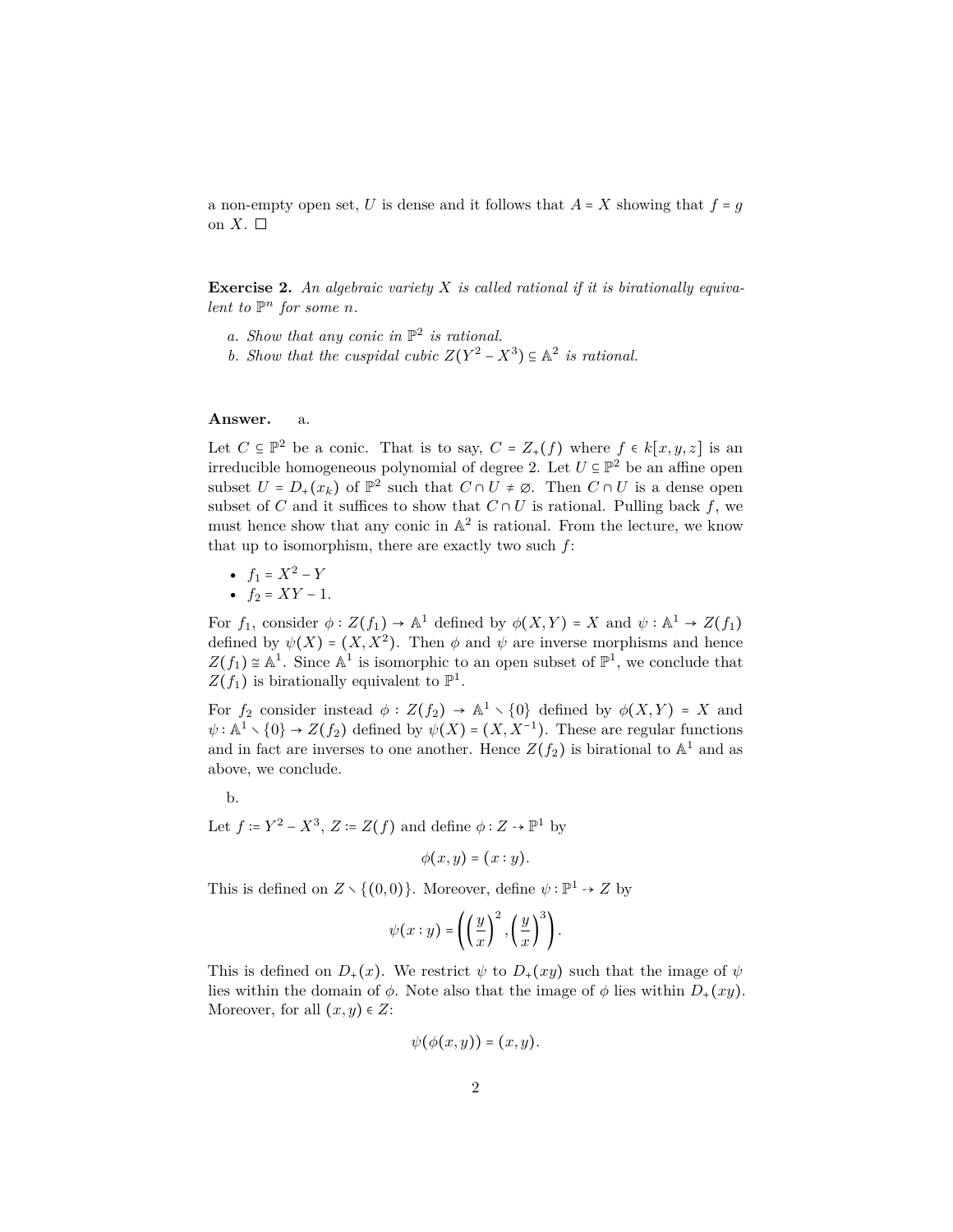This can be seen by using the relation  $y^2 = x^3$ . Conversely for all  $(x : y) \in D_+(xy)$ :

$$
\phi(\psi(x:y)) = \left(\left(\frac{y}{x}\right)^2 : \left(\frac{y}{x}\right)^3\right) = (x:y)
$$

after multiplying with  $\frac{x^3}{y^2}$ . This shows that  $\psi|_{D_+(xy)}$  is an isomorphism and *Z* is birational to  $\mathbb{P}^1$  and in particular rational.

**Exercise 3.** *Let X and Y be two algebraic varieties. Suppose there are points*  $P \in X$  *and*  $Q \in Y$  *such that the local rings*  $\mathcal{O}_{X,P}$  *and*  $\mathcal{O}_{Y,Q}$  *are isomorphic k*-algebras. Then show that there are open sets  $P \in U \subseteq X$  and  $Q \in V \subseteq Y$  and *an isomorphism of U to V which sends P to Q.*

**Answer.** Since all conditions and claims are local, we may assume that *X* and *Y* are affine. Hence  $\mathcal{O}_{X,P} = k[X]_{\mathfrak{m}_P}$  where  $\mathfrak{m}_P$  is the maximal ideal corresponding to *P*. Analogously for *Y* . Consequently, the requirement in the exercise translates to:

$$
k[X]_{\mathfrak{m}_P} \cong k[Y]_{\mathfrak{m}_Q}.
$$

Let  $\phi$  be such an isomorphism. Choose  $f_1, \ldots, f_n \in k[Y]_{\mathfrak{m}_Q}$  (where  $X \subseteq \mathbb{A}^n$ ) such that

$$
\phi\left(\frac{g}{h}\right) = \frac{g(f_1,\ldots,f_n)}{h(f_1,\ldots,f_n)}
$$

for all  $g \in k[X]$  and  $h \in k[X] \setminus \mathfrak{m}_P$ . After affine transformation we may assume  $P = Q = 0$ . Let  $a \in A \setminus \{0\}$  and consider the special case  $g = 1$ ,  $h = x_k - a$ where  $k \in \{1, \ldots, n\}$ . Notice that for  $\phi(g/h)$  to be an element of  $k[Y]_{\mathfrak{m}_Q}$ , we must have  $(h(f_1, ..., f_n))(0) = f_k(0) - a \neq 0$  (observe that  $f_k(0) = \phi(x_k)(0)$ must be defined). Consequently  $f_k(0) \neq a$  for any  $a \in \mathbb{A} \setminus \{0\}$ . We conclude that  $f_k(0) = 0$ . Let  $V \subseteq Y$  be a neighbourhood of 0 such that each  $f_k$  is regular on  $V$ .  $V$  is an open subvariety of  $Y$  and restricting  $Y$  further, we may assume that the  $f_k$  are regular on  $Y$  (note that we must also choose an affine subvariety of *V*). But then each  $f_k$  is a polynomial. Hence  $\phi$  restricts to a map  $\phi: k[X] \to k[Y]$ . Analogously, by further restricting X, the same procedure shows that  $\phi^{-1}$  restricts to a map  $\phi^{-1}: k[Y] \to k[X]$ . Hence  $\phi$  is an isomorphism of coordinate rings and by the main theorem of affine varieties, we conclude that  $\phi$  induces an isomorphism between *X* and *Y*. Now, since each  $f_k$  in the above maps 0 to 0, so too does the induced isomorphism (alternatively, note that  $\phi$ and  $\phi^{-1}$  must map  $\mathfrak{m}_P$  and  $\mathfrak{m}_Q$  into one another) and we conclude.

**Exercise 4.** *Prove that any two one dimensional irreducible algebraic varieties over k are homeomorphic. (Later we will see that there are non-birational curves)*